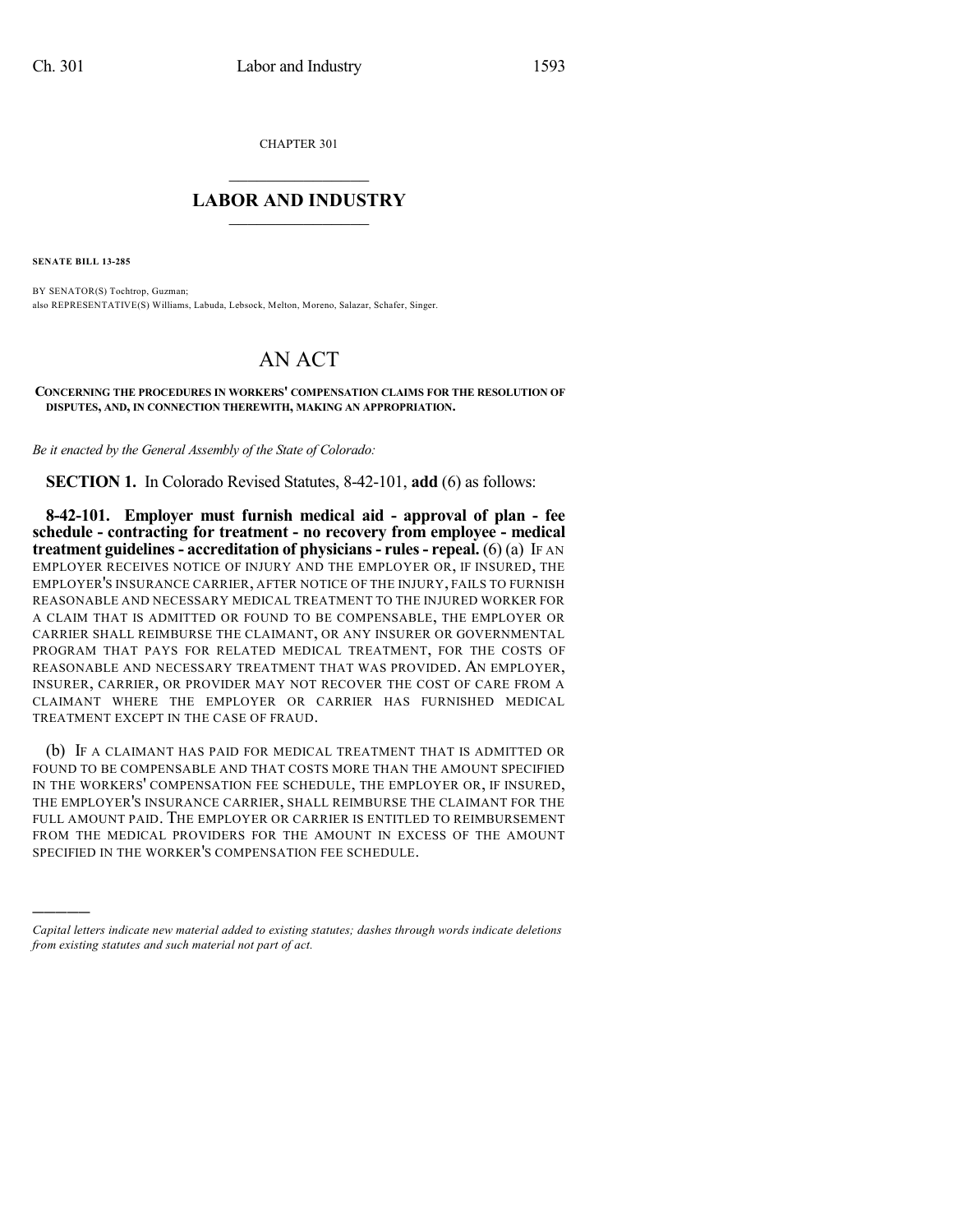**SECTION 2.** In Colorado Revised Statutes, 8-42-103, **add** (2) as follows:

**8-42-103. Disability indemnity payable as wages - period of disability.** (2) WITHIN FIFTEEN DAYS AFTER RECEIPT OF WRITTEN NOTICE BY THE EMPLOYER OR,IF INSURED,THE EMPLOYER'S WORKERS'COMPENSATION INSURANCE CARRIER OR THIRD-PARTY ADMINISTRATOR OF THE TERMINATION OF A FRINGE BENEFIT OR ADVANTAGE ENUMERATED IN SECTION  $8-40-201(19)(b)$ , and the effective date OF THE TERMINATION AND COST OF CONVERSION, THE EMPLOYER OR, IF INSURED, THE EMPLOYER'S WORKERS' COMPENSATION INSURANCE CARRIER OR THIRD-PARTY ADMINISTRATOR SHALL RECALCULATE THE APPLICABLE AVERAGE WEEKLY WAGE AND BEGIN PAYMENT OF BENEFITS IN ACCORDANCE WITH THE RECALCULATION WITH INTEREST BEGINNING ON THE DATE THE BENEFIT WAS TERMINATED.

**SECTION 3.** In Colorado Revised Statutes, 8-42-106, **amend** (1) as follows:

**8-42-106. Temporary partial disability.** (1) In case of temporary partial disability, the employee shall receive sixty-six and two-thirds percent of the difference between said THE employee's average weekly wage at the time of the injury and said THE employee's average weekly wage during the continuance of the temporary partial disability, not to exceed a maximum of ninety-one percent of the state average weekly wage per week. TEMPORARY PARTIAL DISABILITY SHALL BE PAID AT LEAST ONCE EVERY TWO WEEKS.

**SECTION 4.** In Colorado Revised Statutes, 8-43-203, **add** (4) as follows:

**8-43-203. Notice concerning liability - notice to claimants - notice of rights and claims process - rules.** (4) WITHIN FIFTEEN DAYS AFTER THE MAILING OF A WRITTEN REQUEST FOR A COPY OF THE CLAIM FILE, THE EMPLOYER OR, IF INSURED, THE EMPLOYER'S INSURANCE CARRIER OR THIRD-PARTY ADMINISTRATOR SHALL PROVIDE TO THE CLAIMANT OR HIS OR HER REPRESENTATIVE A COMPLETE COPY OF THE CLAIM FILE THAT INCLUDES ALL MEDICAL RECORDS, PLEADINGS, CORRESPONDENCE, INVESTIGATION FILES, INVESTIGATION REPORTS, WITNESS STATEMENTS, INFORMATION ADDRESSING DESIGNATION OF THE AUTHORIZED TREATING PHYSICIAN, AND WAGE AND FRINGE BENEFIT INFORMATION FOR THE TWELVE MONTHS LEADING UP TO THE DATE OF INJURY AND THEREAFTER, REGARDLESS OF THE FORMAT.IF A PRIVILEGE OR OTHER PROTECTION IS CLAIMED FOR ANY MATERIALS, THE MATERIALS MUST BE DETAILED IN AN ACCOMPANYING PRIVILEGE LOG.

**SECTION 5.** In Colorado Revised Statutes, 8-43-211, **amend** (2)(d) as follows:

**8-43-211. Notice - request for hearing.** (2) Hearings shall be set by the office of administrative courts in the department of personnel within eighty to one hundred days after any of the following occur:

(d) If any person AN ATTORNEY requests a hearing or files a notice to set a hearing on issues which are AN ISSUE THAT IS not ripe for adjudication at the time such THE request or filing is made, such person shall THE ATTORNEY MAY be assessed the reasonable attorney fees and costs of the opposing party in preparing for such THE hearing or setting. THE REQUESTING PARTY MUST PROVE ITS ATTEMPT TO HAVE AN UNRIPE ISSUE STRICKEN BY A PREHEARING ADMINISTRATIVE LAW JUDGE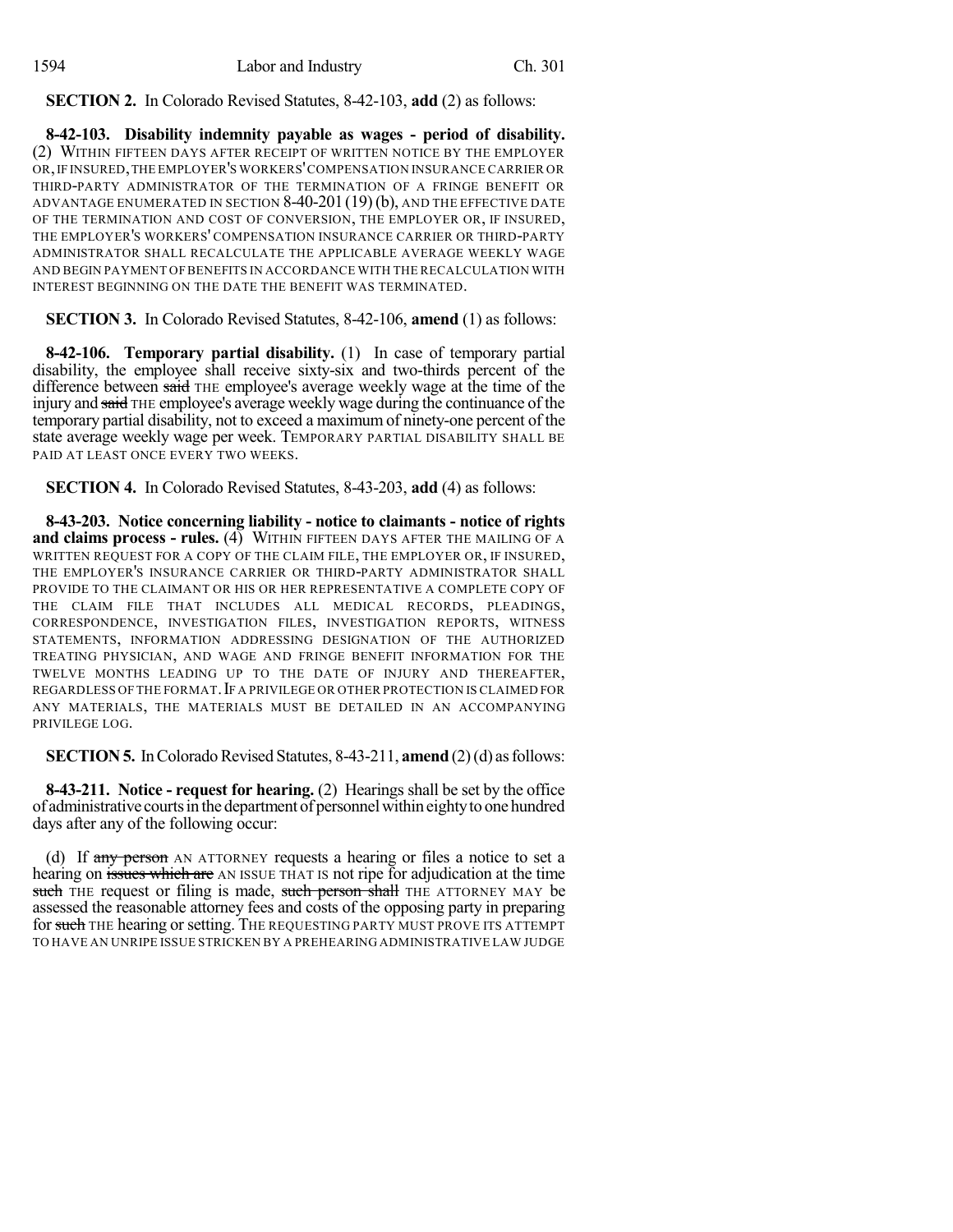TO REQUEST FEES OR COSTS. REQUESTED FEES OR COSTS INCURRED AFTER A PREHEARING CONFERENCE MAY ONLY BE AWARDED IF THEY ARE DIRECTLY CAUSED BY THE LISTING OF THE UNRIPE ISSUE.

**SECTION 6.** In Colorado Revised Statutes, 8-42-107, **amend** (8) (b) (II) (A),  $(8)$  (b) (III), and  $(8)$  (c) as follows:

**8-42-107. Permanent partial disability benefits - schedule - medical impairment benefits - how determined.** (8) **Medical impairment benefits determination of MMI for scheduled and nonscheduled injuries.** (b) (II) If either party disputes a determination by an authorized treating physician on the question of whether the injured worker has or has not reached maximum medical improvement, an independent medical examiner may be selected in accordance with section 8-42-107.2; except that, if an authorized treating physician has not determined that the employee has reached maximum medical improvement, the employer or insurer may only request the selection of an independent medical examiner if all of the following conditions are met:

(A) At least eighteen TWENTY-FOUR months have passed since the date of injury;

(III) NOTWITHSTANDING PARAGRAPH (c) OF THIS SUBSECTION (8), IF THE INDEPENDENT MEDICAL EXAMINER SELECTED PURSUANT TO SUBPARAGRAPH (II) OF THIS PARAGRAPH (b) FINDS THAT THE INJURED WORKER HAS REACHED MAXIMUM MEDICAL IMPROVEMENT, THE INDEPENDENT MEDICAL EXAMINER SHALL ALSO DETERMINE THE INJURED WORKER'S PERMANENT MEDICAL IMPAIRMENT RATING. The finding REGARDING MAXIMUM MEDICAL IMPROVEMENT AND PERMANENT MEDICAL IMPAIRMENT of an independent medical examiner in a dispute arising under subparagraph  $(II)$  of this paragraph  $(b)$  shall MAY be overcome only by clear and convincing evidence. A hearing on this matter shall not take place until the finding of the independent medical examiner has been filed with the division.

(c) When the injured employee's date of maximum medical improvement has been determined pursuant to SUBPARAGRAPH  $(I)$  OF paragraph  $(b)$  of this subsection (8), and there is a determination that permanent medical impairment has resulted from the injury, the authorized treating physician shall determine a medical impairment rating as a percentage of the whole person based on the revised third edition of the "American Medical Association Guides to the Evaluation of Permanent Impairment", in effect as of July 1, 1991. Except for a determination by the authorized treating physician providing primary care that no permanent medical impairment has resulted from the injury, any physician who determines a medical impairment rating shall have received accreditation under the level II accreditation program pursuant to section 8-42-101. For purposes of determining levels of medical impairment, the physician shall not render a medical impairment rating based on chronic pain without anatomic or physiologic correlation. Anatomic correlation must be based on objective findings. If either party disputes the authorized treating physician's finding of medical impairment, including a finding that there is no permanent medical impairment, the parties may select an independent medical examiner in accordance with section 8-42-107.2. The finding of such THE independent medical examiner shall MAY be overcome only by clear and convincing evidence. A hearing on this matter shall not take place until the finding of the independent medical examiner has been filed with the division.